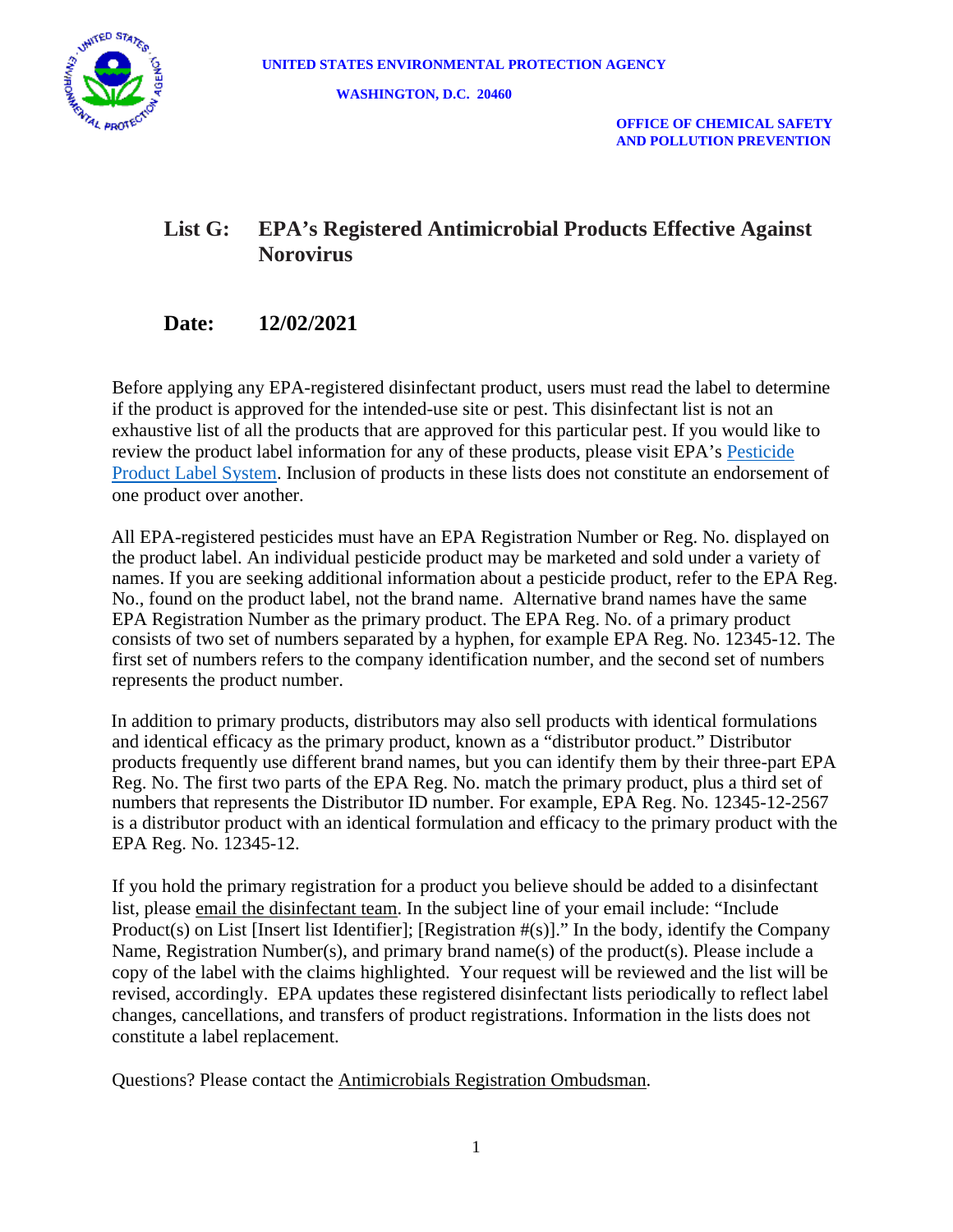

| List G: EPA's Registered Antimicrobial Products Effective Against |                                                |  |
|-------------------------------------------------------------------|------------------------------------------------|--|
| <b>Norovirus</b>                                                  |                                                |  |
| <b>EPA REGISTRATION</b>                                           | PRIMARY PRODUCT NAME                           |  |
| <b>NUMBER</b>                                                     |                                                |  |
| 10324-115                                                         | MAQUAT 750-M                                   |  |
| 10324-117                                                         | MAQUAT 710-M                                   |  |
| 10324-177                                                         | MAQUAT 705-M                                   |  |
| 10324-198                                                         | MAQUAT 702.5-M                                 |  |
| 10324-214                                                         | <b>MAGUARD 5626</b>                            |  |
| 10324-58                                                          | MAQUAT 128                                     |  |
| 10324-59                                                          | MAQUAT 64                                      |  |
| 10324-81                                                          | MAQUAT 7.5-M                                   |  |
| 10324-93                                                          | <b>MAQUAT 64 PD</b>                            |  |
| 10325-105                                                         | MAQUAT 128 PD                                  |  |
| 11346-2                                                           | Clorox HL                                      |  |
| 11346-3                                                           | Clorox HW                                      |  |
| 11346-4                                                           | Clorox QS                                      |  |
| 11346-6                                                           | Clorox HS                                      |  |
| 1677-202                                                          | <b>66 HEAVY DUTY ALKALINE BATHROOM CLEANER</b> |  |
|                                                                   | AND DISINFECTANT                               |  |
| 1677-204                                                          | 65 DISINFECTING HEAVY DUTY ACID BATHROOM       |  |
|                                                                   | <b>CLEANER</b>                                 |  |
| 1677-209                                                          | <b>OCTAVE FS</b>                               |  |
| 1677-21                                                           | MIKRO-QUAT                                     |  |
| 1677-216                                                          | <b>EXSPOR BASE CONCENTRATE</b>                 |  |
| 1677-226                                                          | <b>VIRASEPT</b>                                |  |
| 1677-233                                                          | Multi-Purpose Disinfectant Cleaner             |  |
| 1677-235                                                          | <b>BATH &amp; TILE DISINFECTING CLEANER</b>    |  |
| 1677-235                                                          | <b>BATH &amp; TILE DISINFECTING CLEANER</b>    |  |
| 1677-237                                                          | OXYCIDE DAILY DISINFECTANT CLEANER             |  |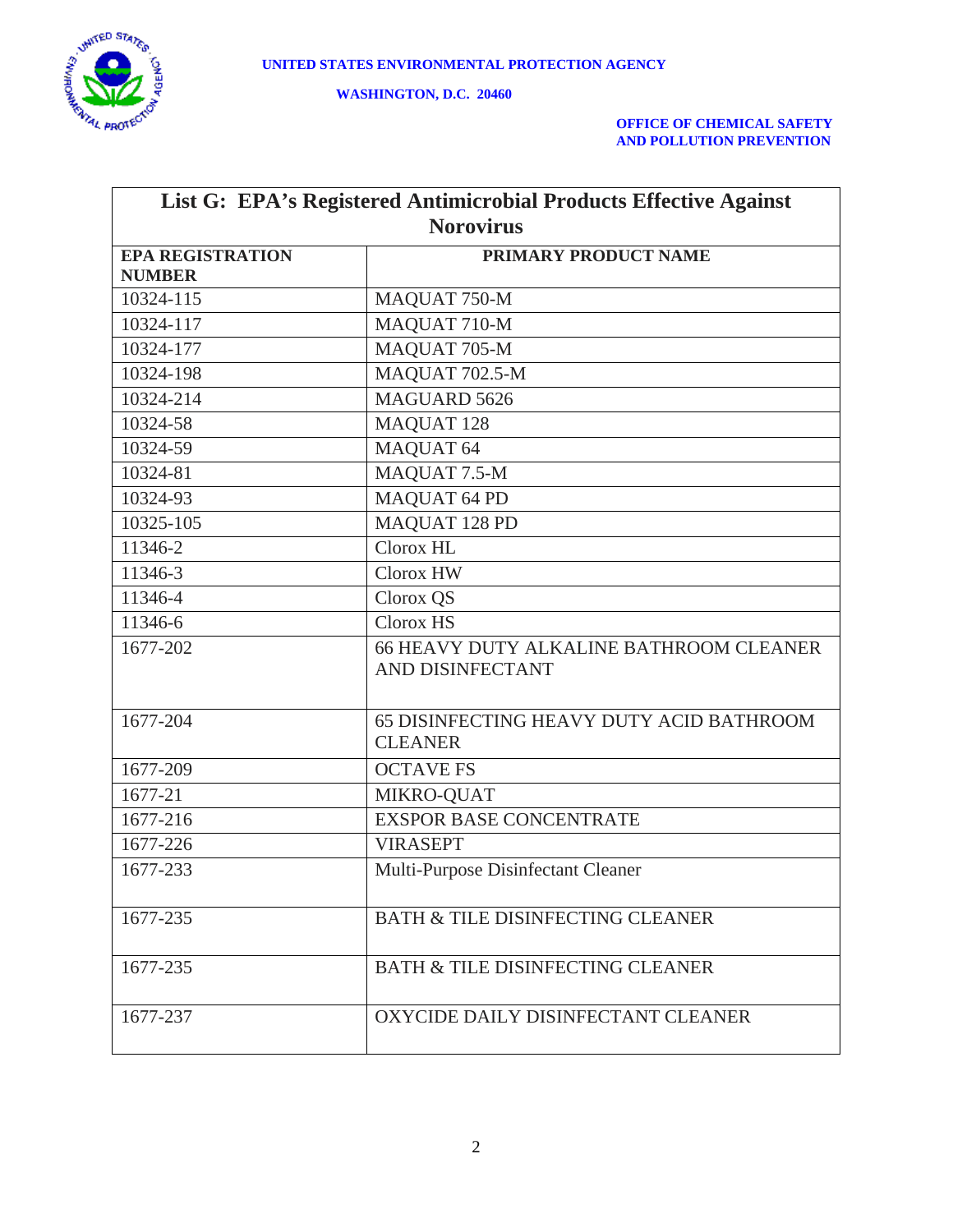

| List G: EPA's Registered Antimicrobial Products Effective Against |                                                           |  |
|-------------------------------------------------------------------|-----------------------------------------------------------|--|
| <b>Norovirus</b>                                                  |                                                           |  |
| <b>EPA REGISTRATION</b><br><b>NUMBER</b>                          | PRIMARY PRODUCT NAME                                      |  |
| 1677-238                                                          | PEROXIDE MULTI SURFACE CLEANER AND<br><b>DISINFECTANT</b> |  |
| 1677-241                                                          | <b>HYDRIS</b>                                             |  |
| 1677-251                                                          | Peroxide Disinfectant and Glass Cleaner RTU               |  |
| 1677-256                                                          | <b>FSC 35K</b>                                            |  |
| 1677-259                                                          | <b>CW32A RTU</b>                                          |  |
| 1839-100                                                          | <b>VETERINARIAN TYPE DISINFECTANT</b>                     |  |
| 1839-174                                                          | <b>STEPAN TOWELETTE</b>                                   |  |
| 1839-188                                                          | <b>AEROSOL SDAS</b>                                       |  |
| 1839-211                                                          | SC-AHD-64                                                 |  |
| 1839-212                                                          | $SC-AHD-256$                                              |  |
| 1839-213                                                          | $SC-AHD-128$                                              |  |
| 1839-220                                                          | <b>SC-RTU DISINFECTANT CLEANER</b>                        |  |
| 1839-225                                                          | <b>SC-RTU-TB</b>                                          |  |
| 1839-79                                                           | NP 4.5 DETERGENT/DISINFECTANT                             |  |
| 1839-81                                                           | NP 9.0 DETERGENT/DISINFECTANT                             |  |
| 1839-83                                                           | DETERGENT DISINFECTANT PUMP SPRAY                         |  |
| 1839-94                                                           | NP 3.2 (D & F) DETERGENT/DISINFECTANT                     |  |
| 1839-95                                                           | NP 4.5 (D & F) DETERGENT/DISINFECTANT                     |  |
| 1839-96                                                           | NP 9.0 (D & F) DETERGENT/DISINFECTANT                     |  |
| 34810-36                                                          | <b>CLEAN-CIDE WIPES</b>                                   |  |
| 34810-37                                                          | WEXFORD DISINFECTANT WIPES                                |  |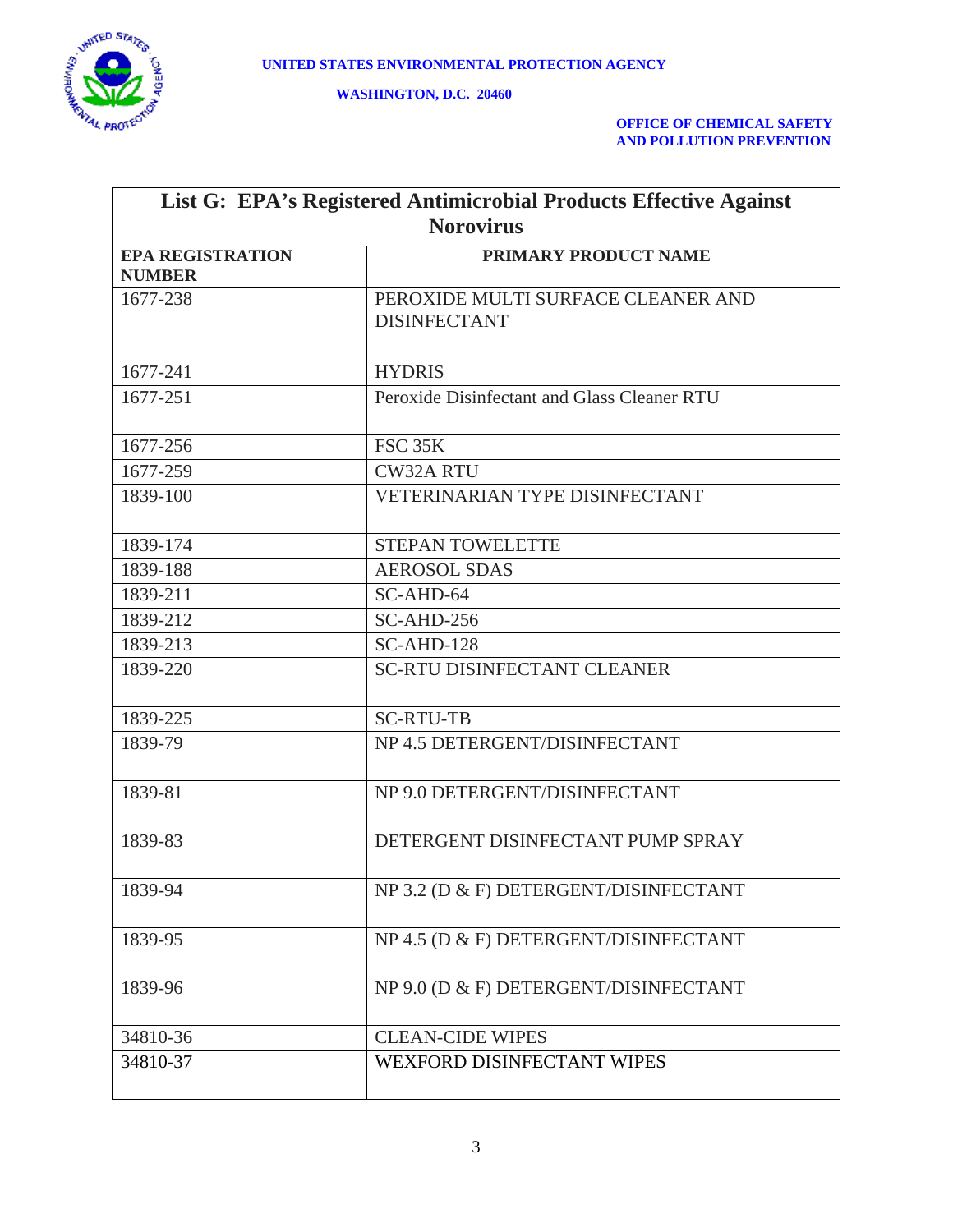

| List G: EPA's Registered Antimicrobial Products Effective Against |                                                                     |  |
|-------------------------------------------------------------------|---------------------------------------------------------------------|--|
| <b>Norovirus</b>                                                  |                                                                     |  |
| <b>EPA REGISTRATION</b><br><b>NUMBER</b>                          | PRIMARY PRODUCT NAME                                                |  |
| 3573-54                                                           | <b>Comet Disinfecting [Sanitizing] Bathroom Cleaner</b>             |  |
| 3573-77                                                           | CSP-3002-3; Comet Disinfecting Cleaner with Bleach                  |  |
| 3573-96                                                           | <b>MALIBU CONCENTRATE</b>                                           |  |
| 37549-1                                                           | MICRO-KILL BLEACH GERMICIDAL BLEACH WIPES                           |  |
| 37549-1                                                           | MICRO-KILL BLEACH GERMICIDAL BLEACH<br><b>WIPES</b>                 |  |
| 37549-2                                                           | MICOR-KILL BLEACH GERMICIDAL BLEACH<br><b>SOLUTION</b>              |  |
| 37549-2                                                           | Micro-Kill Bleach Germicidal Bleach Solution                        |  |
| 39967-138                                                         | RELY+ON MULTIPURPOSE DISINFECTANT<br><b>CLEANER</b>                 |  |
| 42964-17                                                          | <b>ASEPTICARE</b>                                                   |  |
| 45745-11                                                          | <b>HP2O2</b>                                                        |  |
| 46781-12                                                          | <b>CAVICIDE 1</b>                                                   |  |
| 46781-14                                                          | <b>CAVIWIPES BLEACH</b>                                             |  |
| 46781-15                                                          | <b>CAVICIDE BLEACH</b>                                              |  |
| 46781-17                                                          | $CWN-07-W$                                                          |  |
| 56392-7                                                           | DISPATCH HOSPITAL CLEANER DISINFECTANT<br>WITH BLEACH               |  |
| 56392-8                                                           | Dispatch Hospital Cleaner Disinfectant Towels with<br><b>Bleach</b> |  |
| 5741-28                                                           | TUMULT 5813-21 Tackle                                               |  |
| 5813-100                                                          | <b>PUMA</b>                                                         |  |
| 5813-102                                                          | CGB1                                                                |  |
| 5813-103                                                          | CGB <sub>3</sub>                                                    |  |
| 5813-104                                                          | CBG4                                                                |  |
| 5813-105                                                          | <b>HBL</b>                                                          |  |
| 5813-106                                                          | Axl                                                                 |  |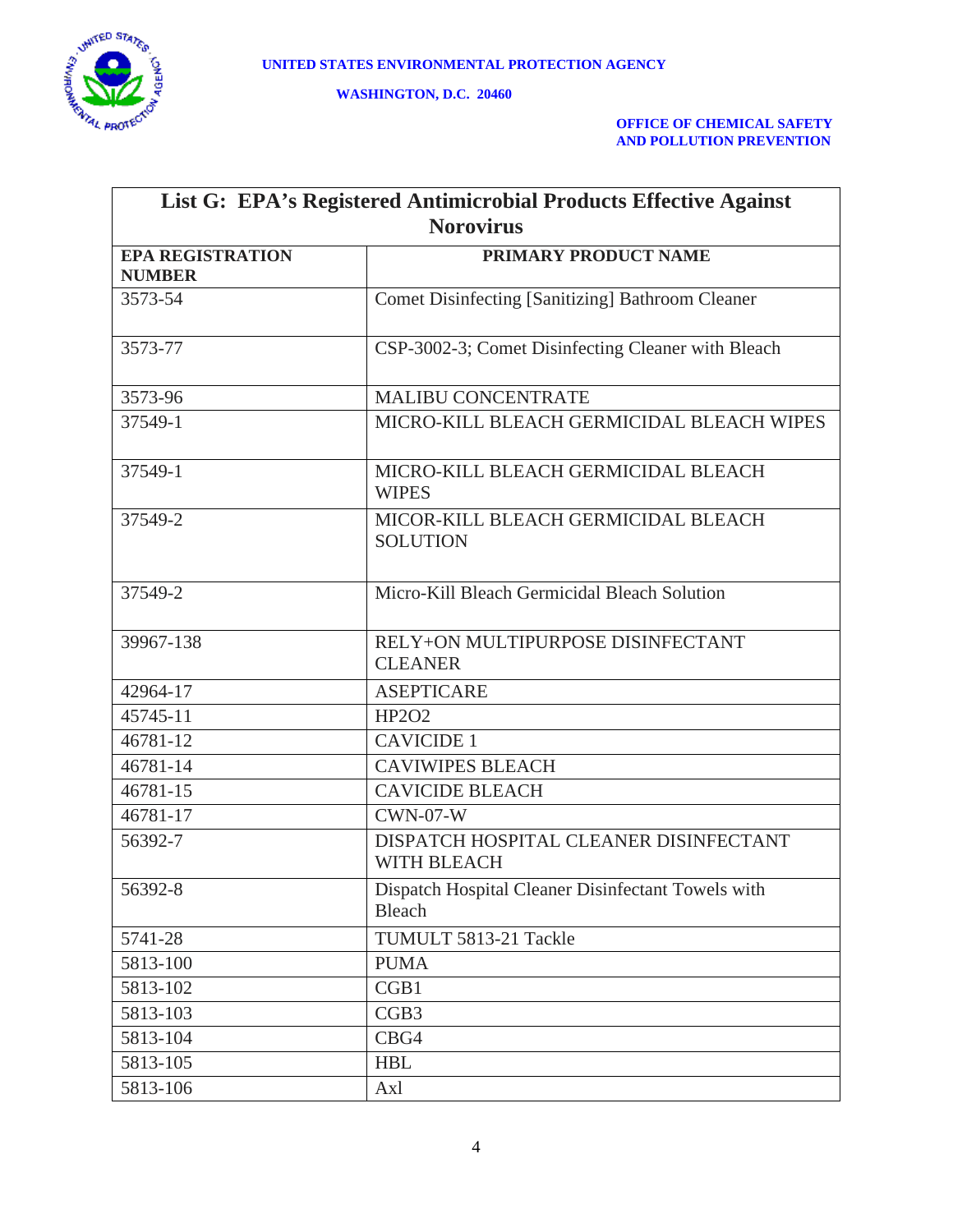

| List G: EPA's Registered Antimicrobial Products Effective Against |                                                                                                       |  |
|-------------------------------------------------------------------|-------------------------------------------------------------------------------------------------------|--|
| <b>Norovirus</b>                                                  |                                                                                                       |  |
| <b>EPA REGISTRATION</b><br><b>NUMBER</b>                          | PRIMARY PRODUCT NAME                                                                                  |  |
| 5813-99                                                           | Wave                                                                                                  |  |
| 61178-5                                                           | $CCX-151$                                                                                             |  |
| 63761-5                                                           | <b>STERILEX ULTRA POWDER</b>                                                                          |  |
| 63761-8                                                           | STERILEX ULTRA DISINFECTNAT CLEANER<br><b>SOLUTION 1</b>                                              |  |
| 65402-3                                                           | VIGOROX SP-15 ANTIMICROBIAL AGENT                                                                     |  |
| 6659-3                                                            | <b>SPRAY NINE</b>                                                                                     |  |
| 67619-12                                                          | <b>CPPC TSUNAMI</b>                                                                                   |  |
| 67619-13                                                          | <b>CPPC STORM</b>                                                                                     |  |
| 67619-17                                                          | <b>SHIELD</b>                                                                                         |  |
| 67619-20                                                          | <b>REX</b>                                                                                            |  |
| 67619-21                                                          | <b>CARB</b>                                                                                           |  |
| 67619-24                                                          | <b>BLONDIE</b>                                                                                        |  |
| 67619-25                                                          | <b>DAGWOOD</b>                                                                                        |  |
| 67619-26                                                          | <b>BORIS</b>                                                                                          |  |
| 67619-27                                                          | <b>BUSTER</b>                                                                                         |  |
| 67619-28                                                          | <b>MILO</b>                                                                                           |  |
| 67619-30                                                          | <b>GNR</b>                                                                                            |  |
| 67619-32                                                          | PPD Puma                                                                                              |  |
| 67619-38                                                          | CLOROX COMMERCIAL SOLUTIONS® CLOROX<br>TOTAL 360TM DISINFECTANT CLEANER1 (BASIC<br><b>NAME: PUFF)</b> |  |
| 67619-40                                                          | <b>TNT</b>                                                                                            |  |
| 67619-8                                                           | <b>CPPC Ultra Bleach 2</b>                                                                            |  |
| 6836-136                                                          | <b>LONZA FORMULATION S-18F</b>                                                                        |  |
| 6836-139                                                          | <b>LONZA FORMULATION R-82F</b>                                                                        |  |
| 6836-140                                                          | <b>LONZA FORMULATION S-21F</b>                                                                        |  |
| 6836-152                                                          | <b>LONZA FORMULATION DC-103</b>                                                                       |  |
| 6836-233                                                          | <b>BARDAC 205M-50</b>                                                                                 |  |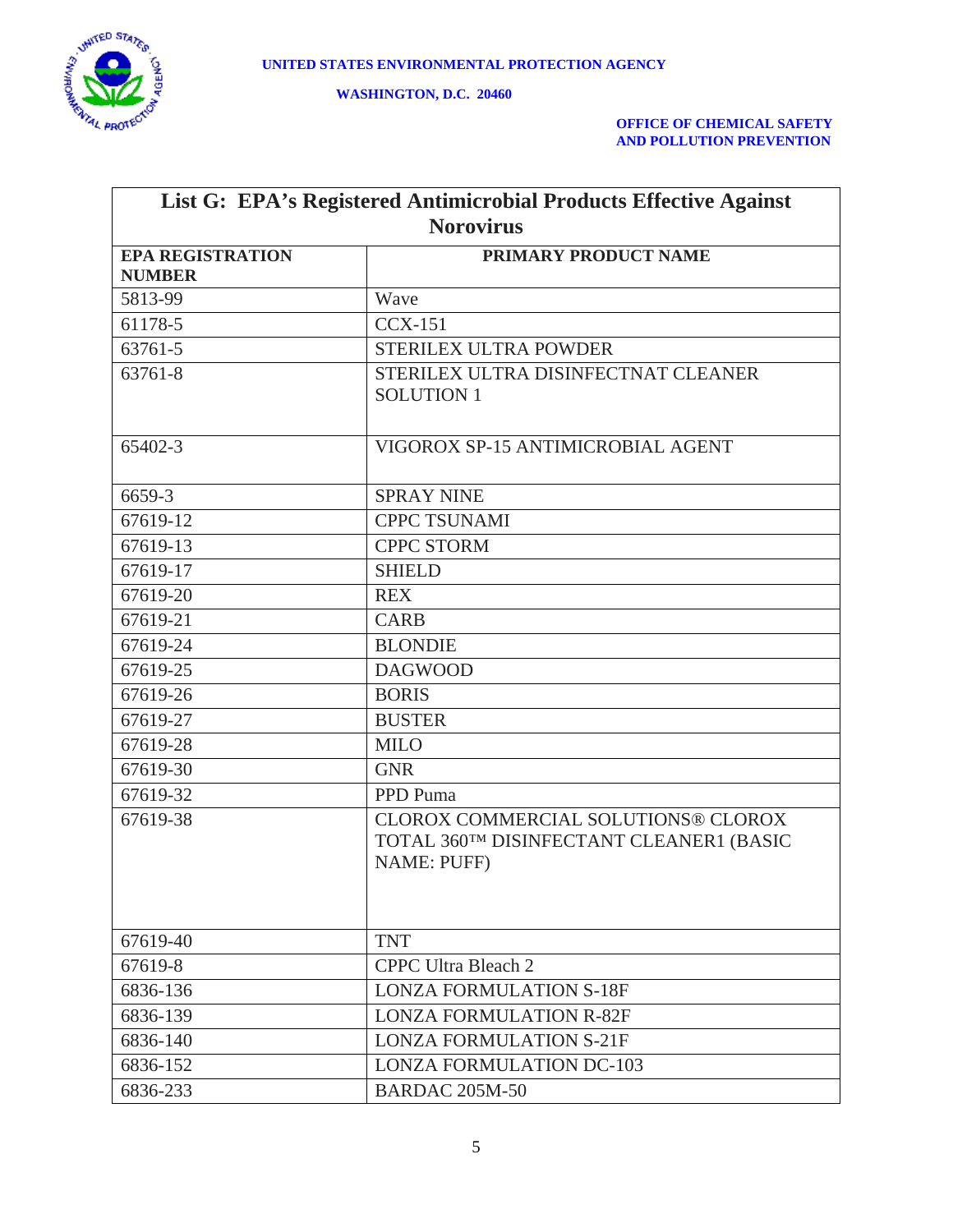

| List G: EPA's Registered Antimicrobial Products Effective Against |                                        |  |
|-------------------------------------------------------------------|----------------------------------------|--|
| <b>Norovirus</b>                                                  |                                        |  |
| <b>EPA REGISTRATION</b>                                           | PRIMARY PRODUCT NAME                   |  |
| <b>NUMBER</b>                                                     |                                        |  |
| 6836-245                                                          | $CSP-46$                               |  |
| 6836-266                                                          | <b>BARDAC 205M-10</b>                  |  |
| 6836-277                                                          | <b>BARDAC 205M-1.30</b>                |  |
| 6836-278                                                          | <b>BARDAC 205M-14.08</b>               |  |
| 6836-289                                                          | <b>BARDAC 205M RTU</b>                 |  |
| 6836-302                                                          | <b>BARDAC 205M-2.6</b>                 |  |
| 6836-303                                                          | <b>BARDAC 205M-5.2</b>                 |  |
| 6836-305                                                          | <b>BARDAC 205M-23</b>                  |  |
| 6836-333                                                          | MMR-4U                                 |  |
| 6836-340                                                          | <b>LONZA DISINFECTANT WIPES PLUS 2</b> |  |
|                                                                   |                                        |  |
| 6836-346                                                          | <b>LONZAGARD RCS-256</b>               |  |
| 6836-347                                                          | <b>LONZAGARD RCS-128</b>               |  |
| 6836-348                                                          | <b>LONZAGARD RCS-128 PLUS</b>          |  |
| 6836-349                                                          | <b>LONZAGARD RCS-256 PLUS</b>          |  |
| 6836-361                                                          | NUGEN MB5A-256                         |  |
| 6836-362                                                          | NUGEN MB5A-128                         |  |
| 6836-363                                                          | NUGEN MB5A-64                          |  |
| 6836-364                                                          | NUGEN MB5N-256                         |  |
| 6836-365                                                          | NUGEN MB5N-128                         |  |
| 6836-366                                                          | NUGEN MB5N-64                          |  |
| 6836-372                                                          | <b>NUGEN 2M DISINFECTING WIPES</b>     |  |
|                                                                   |                                        |  |
| 6836-379                                                          | NUGEN NR DISINFECTANT WIPES            |  |
|                                                                   |                                        |  |
| 6836-385                                                          | DS-6640                                |  |
| 6836-388                                                          | <b>DS6809</b>                          |  |
| 6836-70                                                           | <b>BARDAC 205M-7.5</b>                 |  |
| 6836-75                                                           | <b>LONZA FOUMLATION S-21</b>           |  |
| 6836-77                                                           | <b>LONZA FORMULATION S-18</b>          |  |
| 6836-78                                                           | <b>LONZA FORMULATION R-82</b>          |  |
| 70060-19                                                          | <b>ASEPTROL S10-TAB</b>                |  |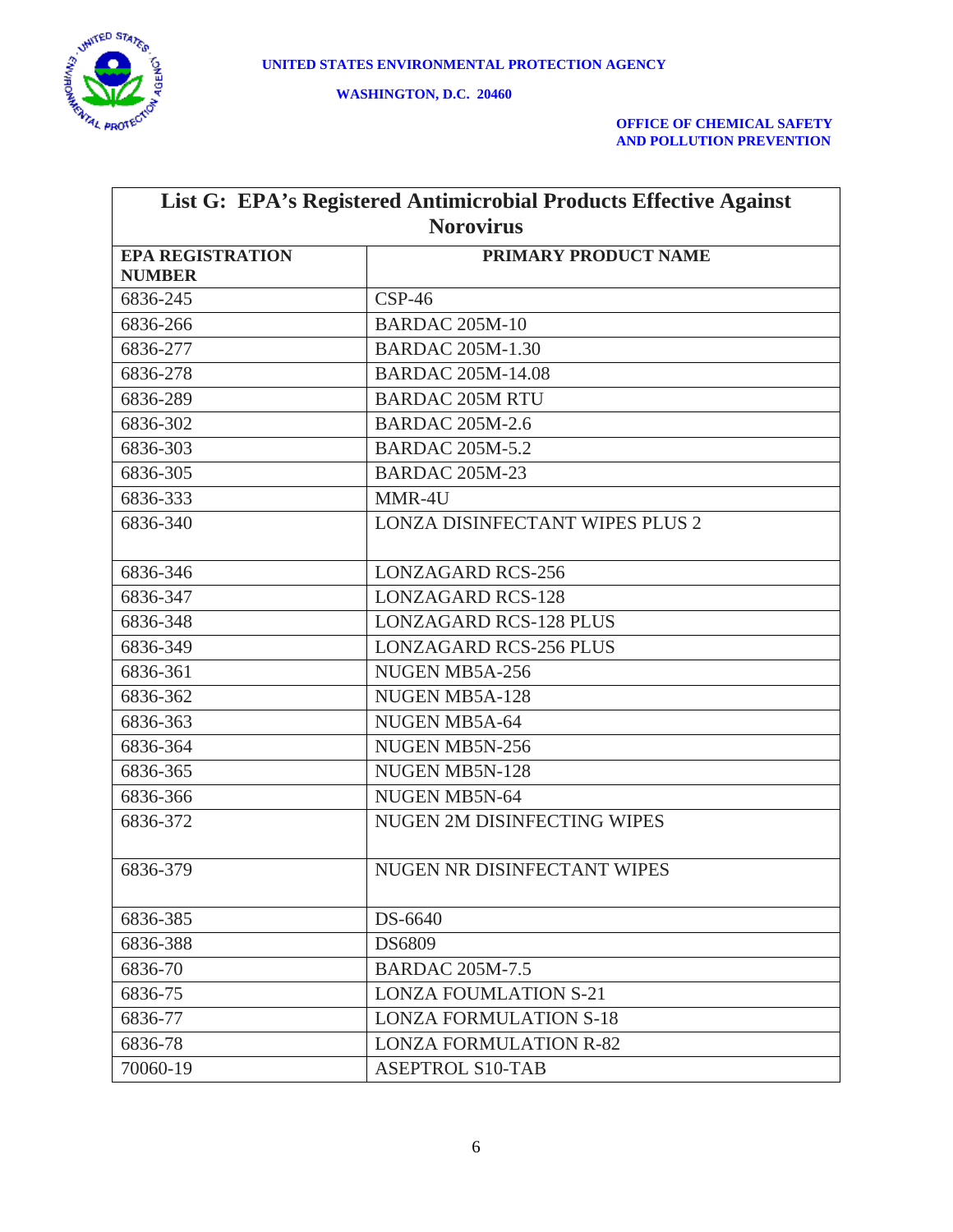

| List G: EPA's Registered Antimicrobial Products Effective Against |                                                      |  |
|-------------------------------------------------------------------|------------------------------------------------------|--|
| <b>Norovirus</b>                                                  |                                                      |  |
| <b>EPA REGISTRATION</b>                                           | PRIMARY PRODUCT NAME                                 |  |
| <b>NUMBER</b>                                                     |                                                      |  |
| 70271-13                                                          | PURE BRIGHT GERMICIDAL ULTRA BLEACH                  |  |
|                                                                   |                                                      |  |
| 70271-24                                                          | <b>TECUMSEH B</b>                                    |  |
| 70590-1                                                           | <b>HYPE-WIPE</b>                                     |  |
| 70590-2                                                           | BLEACH-RITE DISINFECTING SPRAY WITH<br><b>BLEACH</b> |  |
| 70627-56                                                          | <b>OXIVIR TB</b>                                     |  |
| 70627-58                                                          | OXY-TEAM DISINFECTANT CLEANER                        |  |
| 70627-60                                                          | <b>OXIVIR WIPES</b>                                  |  |
| 70627-62                                                          | PHATO 1:64 Disinfectant Cleaner                      |  |
| 71847-2                                                           | <b>KLOR-KLEEN</b>                                    |  |
| 71847-6                                                           | <b>KLORSEPT</b>                                      |  |
| 71847-7                                                           | <b>KLORKLEEN 2</b>                                   |  |
| 72977-3                                                           | $AXEN(R)$ 30                                         |  |
| 72977-5                                                           | SDC3A                                                |  |
| 73232-1                                                           | <b>ALPET D2</b>                                      |  |
| 74559-1                                                           | <b>ACCEL TB</b>                                      |  |
| 74559-10                                                          | <b>OXY-1 WIPES</b>                                   |  |
| 74559-8                                                           | Accel 5 RTU                                          |  |
| 74559-9                                                           | <b>OXY-1 RTU</b>                                     |  |
| 74986-4                                                           | SELECTROCIDE 2L500                                   |  |
| 777-99                                                            | <b>BRACE</b>                                         |  |
| 82972-1                                                           | <b>VITAL-OXIDE</b>                                   |  |
| 8383-12                                                           | <b>PERIDOX</b>                                       |  |
| 8383-13                                                           | PERIDOX RTU                                          |  |
| 84150-1                                                           | <b>JIGSAW</b>                                        |  |
| 84150-3                                                           | <b>SALSA</b>                                         |  |
| 84150-4                                                           | <b>CHARLESTON</b>                                    |  |
| 84198-1                                                           | PEROXY HDOX                                          |  |
| 84368-1                                                           | <b>URTHPRO</b>                                       |  |
| 84526-1                                                           | <b>SANOSIL S010</b>                                  |  |
| 84526-6                                                           | <b>HALOMIST</b>                                      |  |